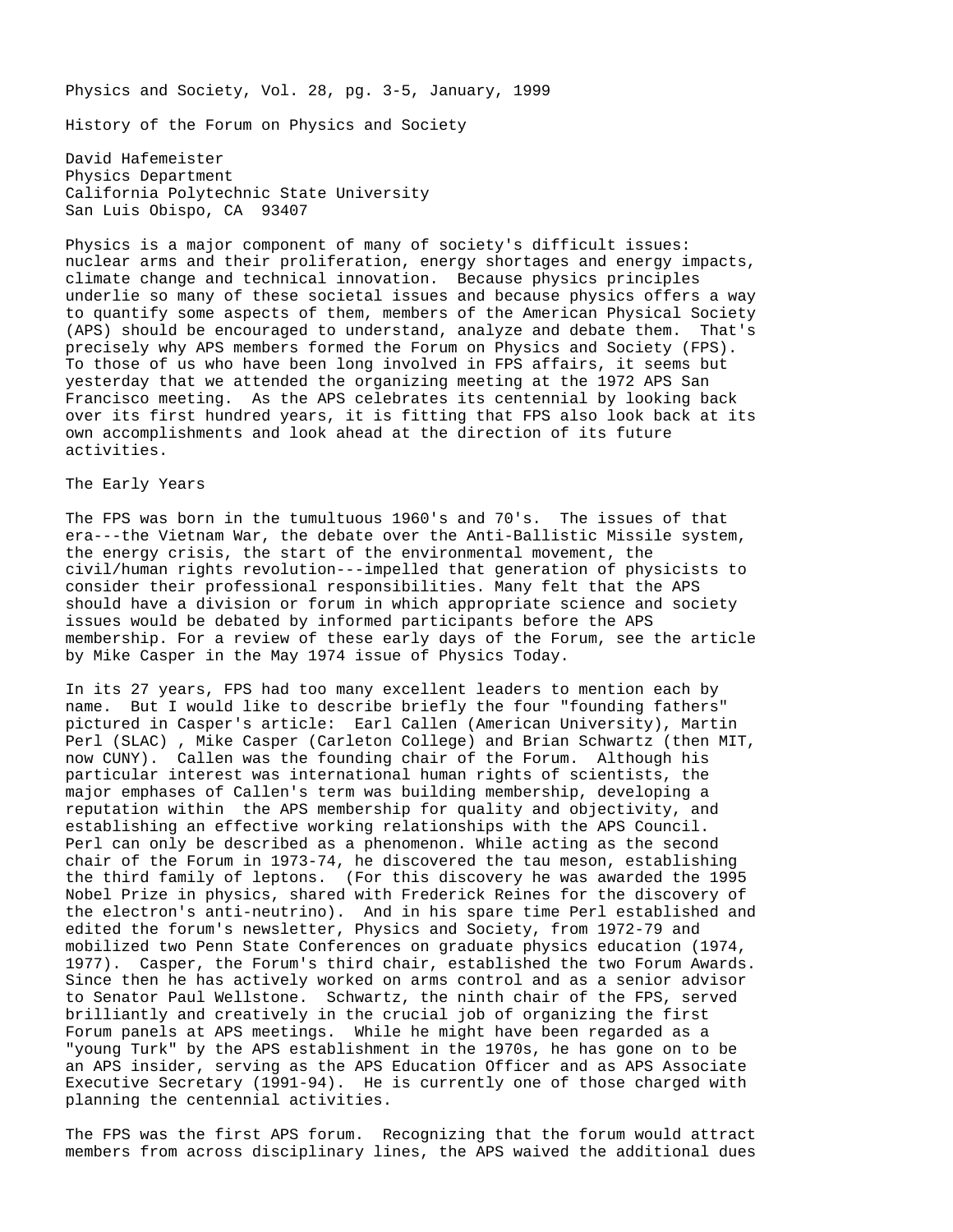that are traditionally charge to members for joining a division, such as the division of biophysics or the division of condensed matter. Yet the APS still gives a certain amount based on the forum membership to help defray such costs as the printing and mailing of a newsletter. The success of that idea has induced our Society to create other fora--first the forum on history of physics (in 1980), then those on international physics (1985), on education (1991) and on industrial and applied physics (1995). Under the leadership of FPS Chair Tony Nero, a council of the APS fora was established in order to coordinate and enhance the work of all groups.

### Winning respect

In its early days, the Forum was looked upon with suspicion by the APS leadership, which was concerned that the Forum would move issues too far and too fast. Because of this concern the APS council appointed a senior APS member to attend the Forum Executive Committee meetings to make sure that the Forum did not embarrass the APS. Embarrassment never happened.

I recall two examples in which the Forum was very even handed. The first concerns an amendment to the APS Constitution proposed by Robert March, which would have required the APS to "shun activities which contributed harmfully to the welfare of mankind." It was very difficult to obtain a speaker against the March amendment at an April 1972 FPS session. The first Forum Chair Earl Callen stepped forward and filled that role (in which he believed), which helped to defeat the March amendment. The second example concerns the publication of a very political cartoon by the editor of Physics and Society. That editor was warned not to run any more such one-sided cartoons, but he ignored that warning. Although in other respects, that person had been a good and tireless editor, the Forum Executive Committee was forced to adhere to the principle of objectivity and to fire him.

By now, the FPS has long since won the respect of the APS Council. They no longer appoint a representative to the Forum Executive Committee. The Forum is regarded as a source of manpower and ideas for the APS to utilize in preparing its public positions. Of the 24 chairs of the APS Panel on Public Affairs, four of these have been chairs of the FPS.

The membership of the Forum is 4500, about 11% of the APS's 40,000 membership. The vast majority of Forum members are active physics researchers and professors who are already overly committed to their professional careers. These FPS members are not actively publishing on the Forum issues of arms control, energy and environment. However, these members do want the FPS to hold debates, publish a viable Physics and Society newsletter, sponsor occasional studies, offer short courses and give awards. As in any division of the APS, the heavy lifting is carried out by the 1% of the membership who volunteer to be more heavily involved.

#### FPS Sessions

One of the most important activities of the FPS has been to sponsor sessions at APS meetings on topical science-and-society issues. Some FPS sessions have had more than 1,000 attendees. Over the past 27 years, the FPS has offered 197 sessions for an average of 7.3  $+/- 1.7$  per year. To provide more in-depth background on certain issues, the FPS has offered short courses on a number of topics. If one adds the 44 sessions from the two Penn State conferences and the five short courses, the total number of sessions rises to 241, for an average of 8.9 per year. The approximate break-out by topic of the 197 APS sessions is as follows: National security (51), science process (36), energy (26), FPS awards (25), education (20), miscellaneous (16), environment (14), contributed papers (9). Physics and Society has published many of these symposia which we briefly list below.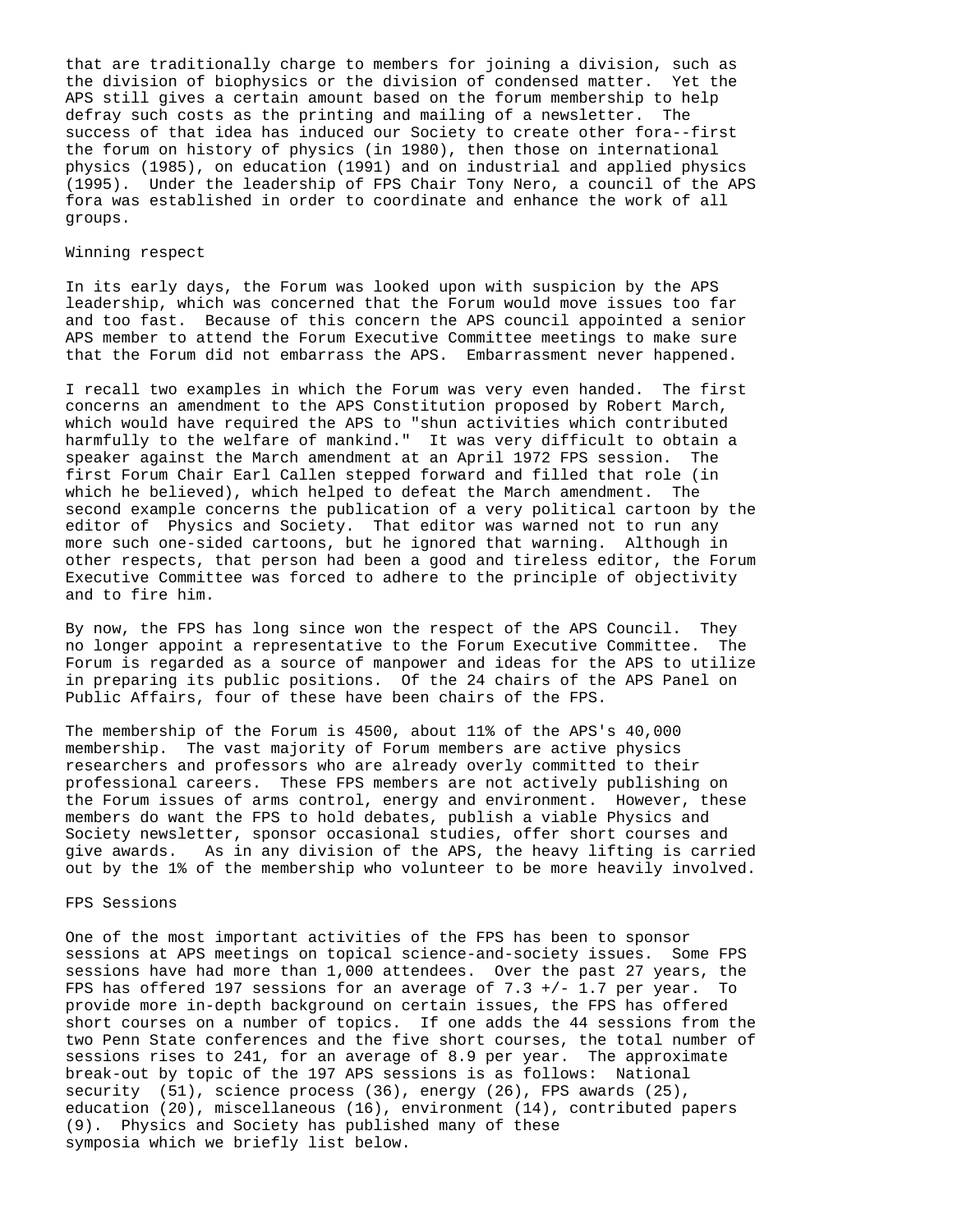The goal of Forum sessions is to present both sides of an issue in a no-holds-barred debate. This is not always possible since there are occasionally heretical views that don't make sense and confuse the debate. For instance, at the spring 1986 APS meeting in Washington, DC, the Forum held a session on the Strategic Defense Initiative (SDI) and invited the representatives from the Reagan administration and from the Congressional Office of Technology Assessment, and some university professors. It never occurred to us to invite Lyndon LaRouche's Fusion Energy Foundation. However, since this group felt they should have been invited, they attempted to shut down the session. As Forum Chair at the time, it was my task to go head-to-head and threaten them with police action if they wouldn't be quiet and allow the session to continue. They did quiet down, and the details of lasers in space were quantified and debated. It is difficult to define when a position should be categorized as "unscientific;" luckily this issue doesn't come up very often.

# AAPT Booklets

The American Association of Physics Teachers has often shown an interest in the FPS sessions and short courses. The AAPT published three of the FPS sessions as informative booklets for its members:

Nuclear Energy, Nuclear Weapons Proliferation and the Arms Race by Bernard Spinrad, John Holdren, Gene Rochlin and Herbert York, January 1982, 48 pages.

Nuclear Weapons and Nuclear War by Philip Morrison, Hans Bethe and Wolfgang Panofsky, April 1982, 35 pages.

Acid Rain: How Serious and What to Do by Myron Uman, George Hidy, Michael Oppenheimer and Leonard Weiss, April 1985, 47 pages.

Physics and Society

This year 1999, P&S is in its 28th year. Martin Perln was founding editor (1972-79, SLAC). He was succeeded in 1980 by the late John Dowling (1980-86, Mansfield State University). Art Hobson (University of Arkansas) was editor from 1987 to 1995. The present editor, Al Saperstein (Wayne State University) took over the job in 1995. P&S fulfills an extremely important function by informing FPS members of current topics. It is much more than a newsletter. Since there are not many journals that cover the physics aspects of these issues, P&S provides a useful outlet for physicists who have some viable data or theory to publish. It has long been a goal of the FPS to convert P&S from a "quasi-journal" to a full-fledged subscription journal. The display at the Atlanta Centenary will show the evolution of the P&S masthead and front-page. With the passage of time the contents of P&S have shifted from more general commentary to the more technical aspects of physics and public policy issues.

Many of the FPS symposia are published in P&S. Examples include: SDI (September 1986), a forum-sponsored study of land-based intercontinental ballistic missiles (July 1988), energy research (July 1989), safeguards on plutonium and highly enriched uranium (July 1990), pseudoscience (July 1990), a forum-sponsored study of energy (October 1991), powerlines and public health (January 1992), climate change (October 1992), environmental physics (July 1993), physics and law (October 1993), risk and nuclear power (July 1994), theater ballistic missiles (October 1994), legacy of radiation from cold war (July 1995), sustainable technologies (October, 1995) and linear low dose radiation (January 1997). Among the talks in these various symposia, one of my favorites is the one by James Randi (October 1989) on "Fooling Some Scientists Some of the Time." The juxtaposition of Randi's talk and the big APS debate on "cold fusion" at the 1989 Baltimore APS meeting was indeed timely. The April 1991 issue of P&S contains a nice debate between Peter Zimmerman and Art Hobson on the use of high technology conventional weapons in the Gulf War. P&S also reviews recent books and describes recent events in physics and public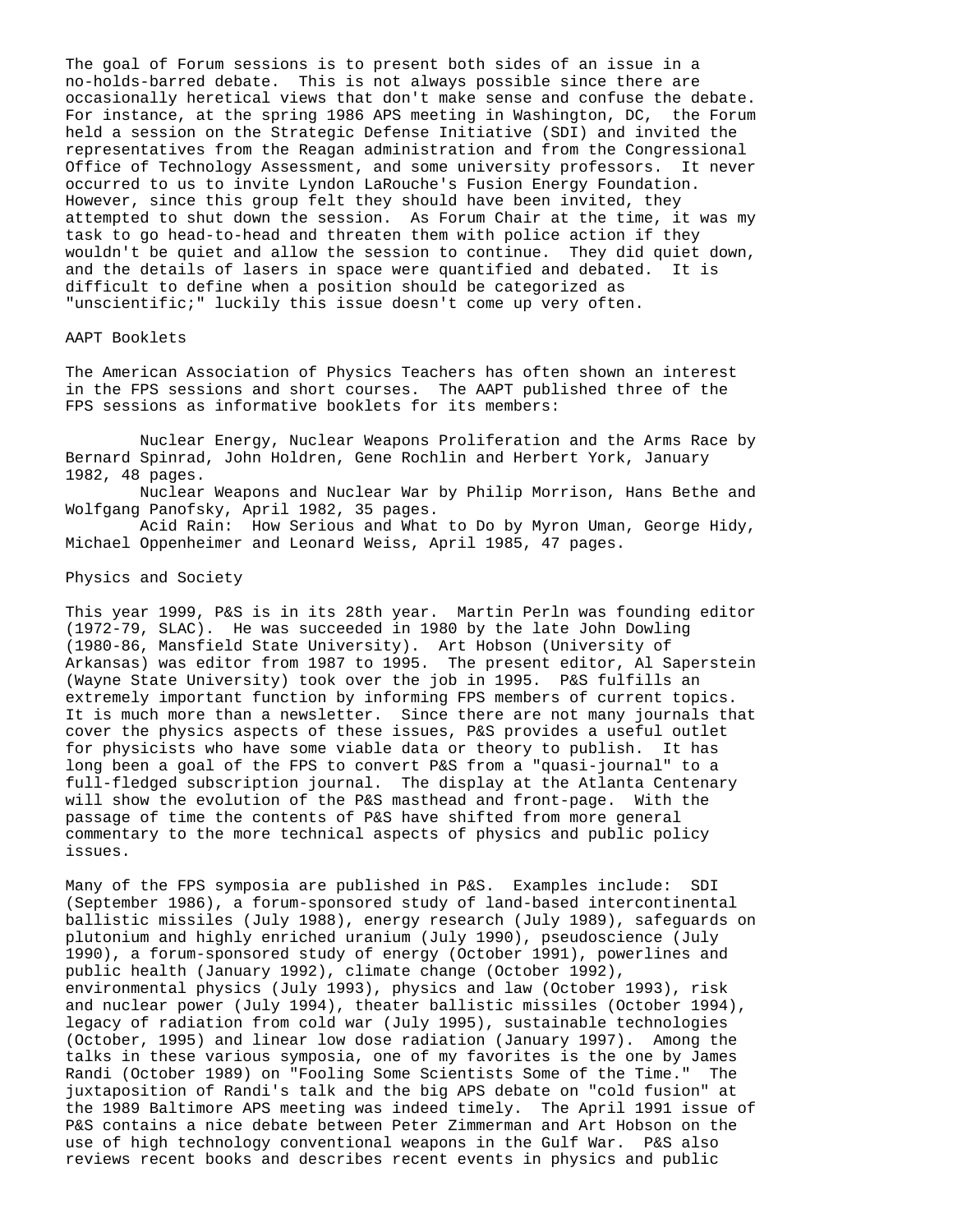policy. Over the years P&S has published a wide variety of letters on both popular and unpopular topics. Many times an editor (and the editorial board) has disagreed sharply with the contents of some of the letters to the editor, but openness has often dictated their publication as long as the view makes some logical points.

### Forum Studies

Over the years the FPS has sponsored three studies which have been published by the AIP:

(1) Civil Defense: A Choice of Disasters, edited by John Dowling and Evans Harrell, 1986, 248 pages

(2) The Future of Land-Based Strategic Missiles, edited by Barbara Levi, Mark Sakitt and Art Hobson, 1989, 310 pages.

(3) The Energy Sourcebook: A Guide to Technology, Resources and Policy, edited by Ruth Howes and Anthony Fainberg, 1991, 550 pages.

Each of these studies contains the caveat: "This volume was prepared by a study group of the Forum on Physics and Society of the American Physical Society. The American Physical Society has neither reviewed nor approved this study." This disclaimer is only fair since the APS Council did not take an active role in the development of these studies. Time has eclipsed the large scale plans for civil defense structures and the evacuation of cities. If Russia ever ratifies START II, land-based missile will be confined to single warhead systems. The energy issue may have been forgotten in the press, but most FPS members think it will return in the next century. At that time, hopefully, many physicists will blow the dust from the Howes-Fainberg volume and use the timeless principles within to help solve the problem. These excellent studies have held up over the years and remain good references today.

#### Physics Jobs

The first "job crisis" for young PhD's took place in the early 1970s. The Forum responded by organizing two conferences at Penn State University (August 19-23, 1974 and August 1-3, 1977). Perl and Roland Good were the driving forces behind these conferences, which examined the data and possible responses by the physics academic community. Of course, there was no easy solution then, or now, to the vulnerability of young PhD's and postdocs to a tight job market, but the conference developed a number of partial solutions. The results of the first conference on "Technology Change in Physics Graduate Education" were published in the 64-page, February-1975 issue of Physics and Society. The results of the second conference on "Changing Career Opportunities for Physicists" was edited by Martin Perl and published in the AIP Conference Series (Physics Careers, Employment and Education, AIP 39, 1978, 340 pages). These studies were a precursor to the later studies by the APS Committee on Professional Concerns and the Young Scientists Network.

# Congressional Science Fellows

In 1973, APS chose its first two APS Science Congressional Fellows in an AAAS program with different societies (IEEE, OSA, etc.) In 1973 Ben Cooper and Richard Werthamer were chosen as the first APS Congressional Science Fellows. Cooper served a long and distinguished career on the Senate Energy Committee, rising to the position of the majority staff director under Democratic Senator Bennett Johnston (and as a chair of FPS). Dick Werthamer served his congressional year with Republican Congressman Charles Mosher of Ohio and later served as Executive Secretary of the APS. Since then, over 95 physicists have served as Science Congressional Fellows, either as APS Fellows or as fellows from other scientific organizations. Forum members Mike Casper, Richard Scribner and Joel Primack played distinct and significant roles in the creation of the APS Congressional fellowship program which former FPS chair Scribner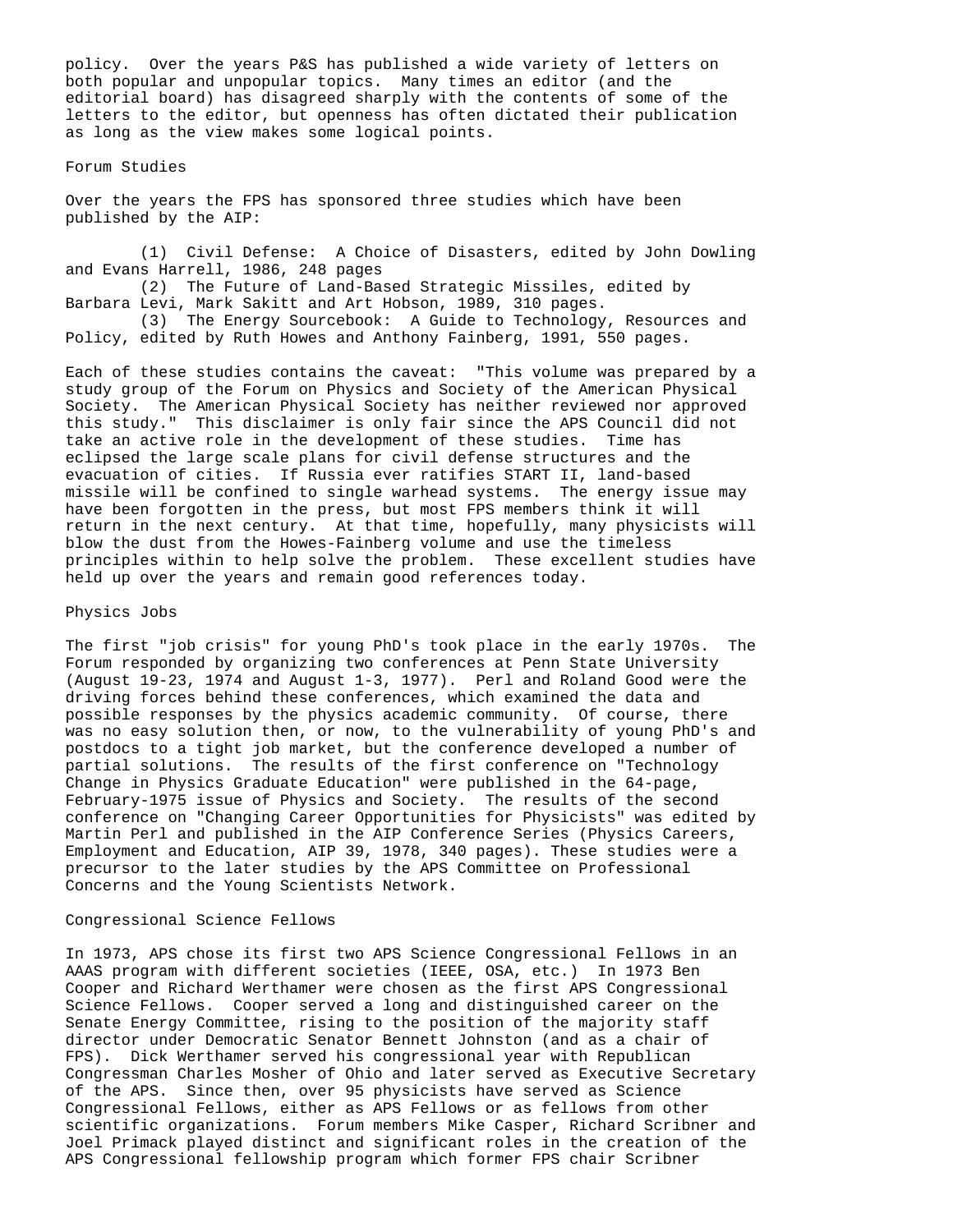#### Physics Education

Over the years, the Forum has organized 20 sessions on education issues. Former FPS chairs Ruth Howes an dKen Ford took an active role in organizing the Forum on Education in 1991. The Forum on Physics Society still maintains an active interest in physics education issues, but is now in a supportive role with the Forum on Education and the APS Committee on Education.

# Short Courses

In order to study physics and society issues more deeply, the Forum has organized a series of short courses, which last for 2 to 3 days. For fees that have been around \$100, the participants hear some 20 hours of lectures from 15 assorted experts; later they receive copies of the proceedings. The short courses are usually timed to precede or follow APS meetings so as to attract APS members who are already in attendance at those meetings. The Forum has offered 3 short courses on arms race matters (1982 at APS San Francisco, 1983 at APS Baltimore, 1988 at George Washington University), one short course on energy (1985 at the Office of Technology Assessment), and one on climate change (1991 at Georgetown University). The results have been published in the AIP Conference Series:

Physics Technology and the Nuclear Arms Race, edited by D. Hafemeister and D. Schroeer, AIP 104, 1983, 380 pages. Energy Sources: Conservation and Renewables, edited by D. Hafemeister, H. Kelly and B. Levi, AIP 135, 1985, 676 pages. Nuclear Arms Technologies in the 1990s, edited by D. Schroeer and D. Hafemeister, AIP 178,1988, 480 pages. Global Warming: Physics and Facts, edited by B. Levi, D. Hafemeister and R. Scribner, AIP 247, 1992, 326 pages.

APS (Forum) Awards

The FPS presents nominees to the APS Council for two APS awards, the Joseph A. Burton Forum Award and the Leo Szilard Award, for significant work on physics and society issues. The Burton-Forum Award "recognizes outstanding contributions to the public understanding or resolution of issues involving the interface of physics and society." The Szilard Lectureship Award "recognizes outstanding accomplishments by physicists in promoting the use of physics for the benefit of society in such areas as environment, arms control and science policy."

The Awards were first offered by the FPS (and not the entire APS) in 1974; David Inglis received the Szilard Award and Ralph Lapp earned the Forum Award. Initially a modest honorarium of \$250 was given along with a handsomely scripted scroll. The honorarium became even more modest in 1985 when the Szilard Award had to be shared among the seven (!) dominant authors of the papers on the "Nuclear Winter" calculations. The embarrassingly small stipend led the FPS Executive Board to conclude that it was better to offer no honorarium rather than an amount that would (in this case) only buy one good dinner. In desperation, the FPS then moved from monetary awards to symbolic art. Two California artists created statues whose bases are engraved with the names of the awardees. The current winners keep the statues for one year after which they pass them to the next year's winners. The statue accompanying the Szilard Award, which was created by David Smith, is a dolphin, the symbol of Szilard's novella, The Voice of the Dolphins. The Forum Award statue is an abstract spherical model of the Earth created by Crissa Hewitt.

In 1986, the two FPS Awards were promoted to awards of the entire APS, but this promotion in status came with some pressure to create a permanent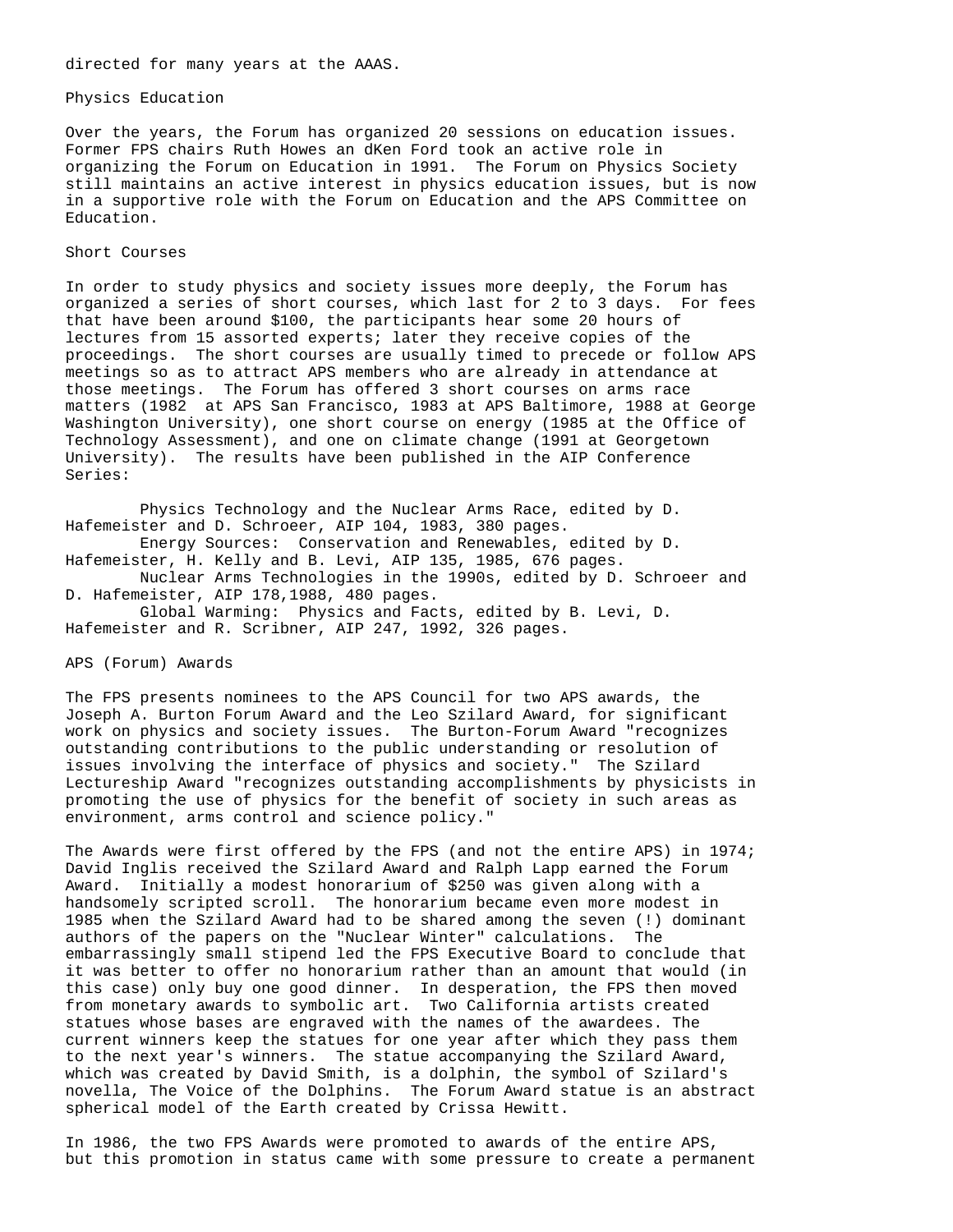endowment for the awards. In 1997, the Forum Award was endowed with \$70,000 from the Apker Award Endowment, creating an annual honorarium of \$3000, plus travel expenses to the April meeting. The Forum Award was renamed the Joseph A. Burton Forum Award in honor of Joe Burton, beloved former APS Treasurer and long-time FPS supporter. In 1998, the Szilard Award received an endowment of \$70,000 from the MacArthur Foundation, the Energy Foundation, the Packard Foundation, the FPS and a number of individual donors. In order to create a climate for graduate students to consider careers in physics and society, the award was changed to a lectureship, and its name was changed accordingly to the Leo Szilard Lectureship Award. Starting in 1999, the recipient will receive \$1000 honorarium and travel money to present talks at an APS meeting and at universities or research laboratories.

# POPA/Forum Differences

There is often confusion on the roles of the two APS entities that deal with physics and society issues. The Panel on Public Affairs (POPA) was established in 1974, two years after the Forum was established. The major distinction is that POPA is an APS committee whose members are elected by the APS Council and whose role is to advise the APS council, whereas the FPS (and other forums) is a membership organization, whose executive board is elected by the members and whose roles include publishing a newsletter and sponsoring invited sessions at APS meetings. As a membership unit, the FPS is a responsible to the FPS membership and not the Council, much as the Division of Condensed Matter Physics is responsible to the condensed matter physicists. These distinctions become blurred in the sense that all divisions and fora are responsible to the Council if the actions of the APS units run counter to the goals of the APS. POPA has sponsored studies of certain issues, after receiving outside grants to pay the expenses of experts. POPA also prepares reports by POPA members, and gives advice to the Council on a wide variety of issues. The advice from POPA generates about 3 APS resolutions and 5-10 letters for the APS leadership per year.

On the other hand, the Forum organizes sessions to raise technical issues in a public arena, publishes a quasi-journal Physics and Society, carries out Forum studies, offers short courses, and organizes the presentation of two APS Prizes Awards each year. POPA's budget is about \$25,000 per year, spent mostly on travel for three meetings each year. The Forum's budget is about \$20,000 per year, spent mostly on the publication of Physics and Society and travel expenses for speakers who are non-APS-members.

POPA submits proposals for APS studies to the Council for its consideration. If the Council supports the proposal, POPA assists the APS Executive Director and the Council in selecting the study participants and obtaining funds. The most famous POPA study was the 1987 Directed Energy Weapons Study. The Forum also carries out studies, with modest budgets of about \$5,000, as compared to POPA studies with budgets of about \$600,000. POPA has helped organize some 9 APS studies and the Forum has produced 3 studies. In recent years, POPA has found it more difficult to obtain funding for the more lengthy studies, with the result that POPA has undertaken 3 POPA "reports" written by POPA members on electromagnetic fields of powerlines, helium conservation, and energy policy.

### Forum Problems and Future

There has been an interesting trend in the make-up of the Forum leadership over the years. The early Forum leaders were essentially all from academia, but this is not true today. This year, the past chair, the chair, and the chair-elect all hail from outside a university setting (Sigma Xi, the National Academy of Sciences, ACDA). However, on average about one-half of the recent Forum leadership comes from universities and the other half from non-academic institutions. This mixture is very good since the non-university scholars add significant knowledge that